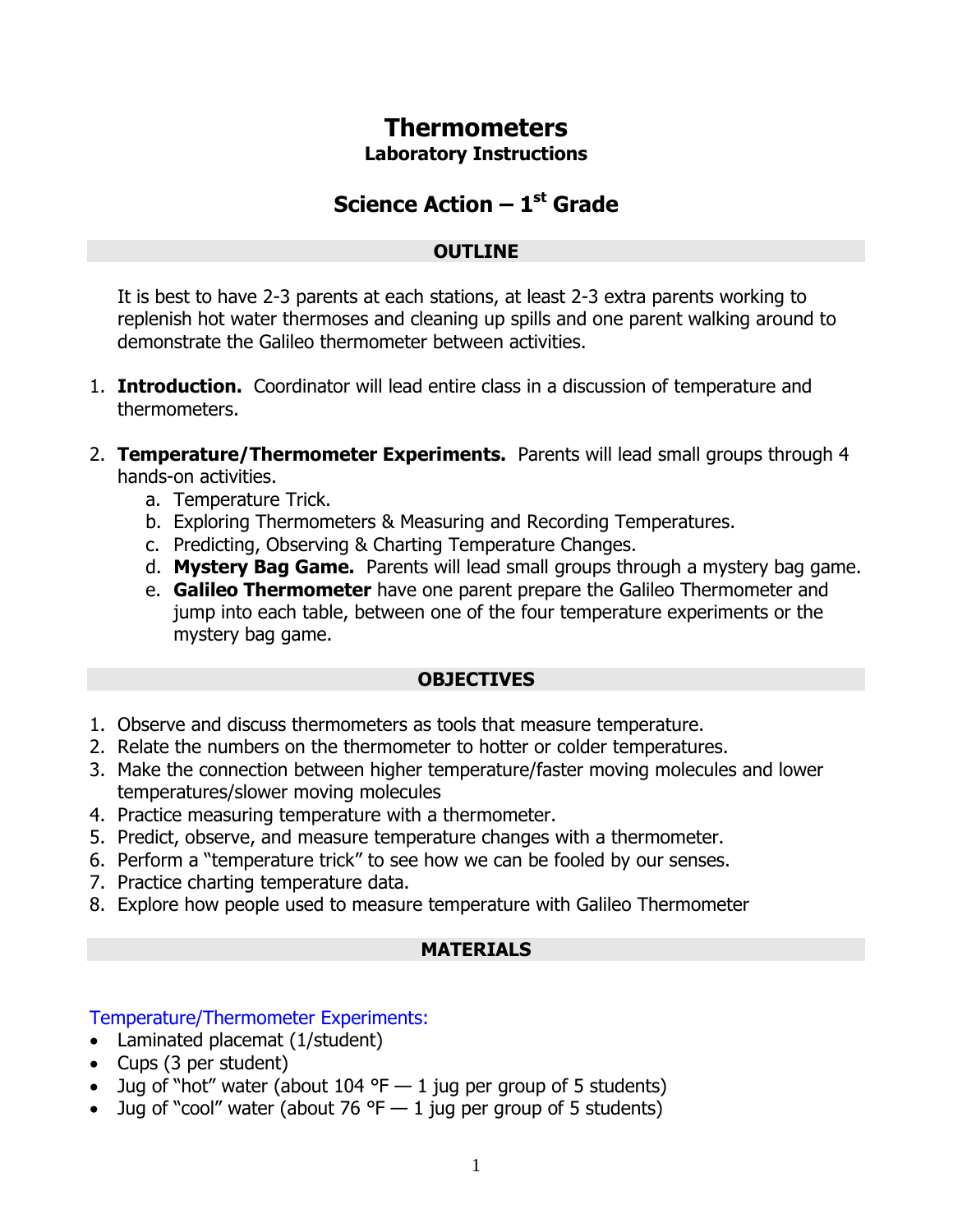- Ice, in cooler (1-2 bag per classroom, 1 bowl or mini cooler per group of 5 students)
- Thermometers (1 per student)
- Student handouts for coloring recorded temperatures (1 per student)
- $\bullet$  crayons (1 per student)
- several large sheets of paper for charting temperature an prepared with the graph
- Paper towels
- Garbage pail for waste water (2 per classroom)
- Food coloring
- Hairdryer
- Two clear glass cups
- Galileo thermometer
- Bucket of ice water to submerge the Galileo Thermometer in.
- Brown paper lunch bags (3 per small group labeled A, B, and C with thermometers on the outside)
- Hot cocoa envelopes (1 per small group, placed in bag A)
- Granola Bars at room temperature (1 per small group, placed in bag B)
- Ice Cream Bar Boxes (1 per small group, placed in bag C)

While the leader is giving the introduction, have the parents go to their table and prepare for the first experiment.

#### **INTRODUCTION (5 minutes)**

**Have ready:** Thermometer presentation board and variety of thermometers.

Hold up a thermometer and ask: *Does anyone know what this is?* (Accept all reasonable answers.) That's right. It's a thermometer.

What does a thermometer do?

(Accept all reasonable answers.)

It tells us the temperature or we can say that a thermometer is something that measures heat.

Where have you seen thermometers before? (Accept all reasonable answers.)

How do we read a thermometer? (Show poster board). What do you know about the numbers on the scale? What do you observe? (Accept all reasonable answers.)

The only numbers that are written on the scale are the 10's. Let's practice by counting by 10's to 120. Each line between the 10's represents a number and we count those by either one's or two's depending on how many lines are in between the numbers.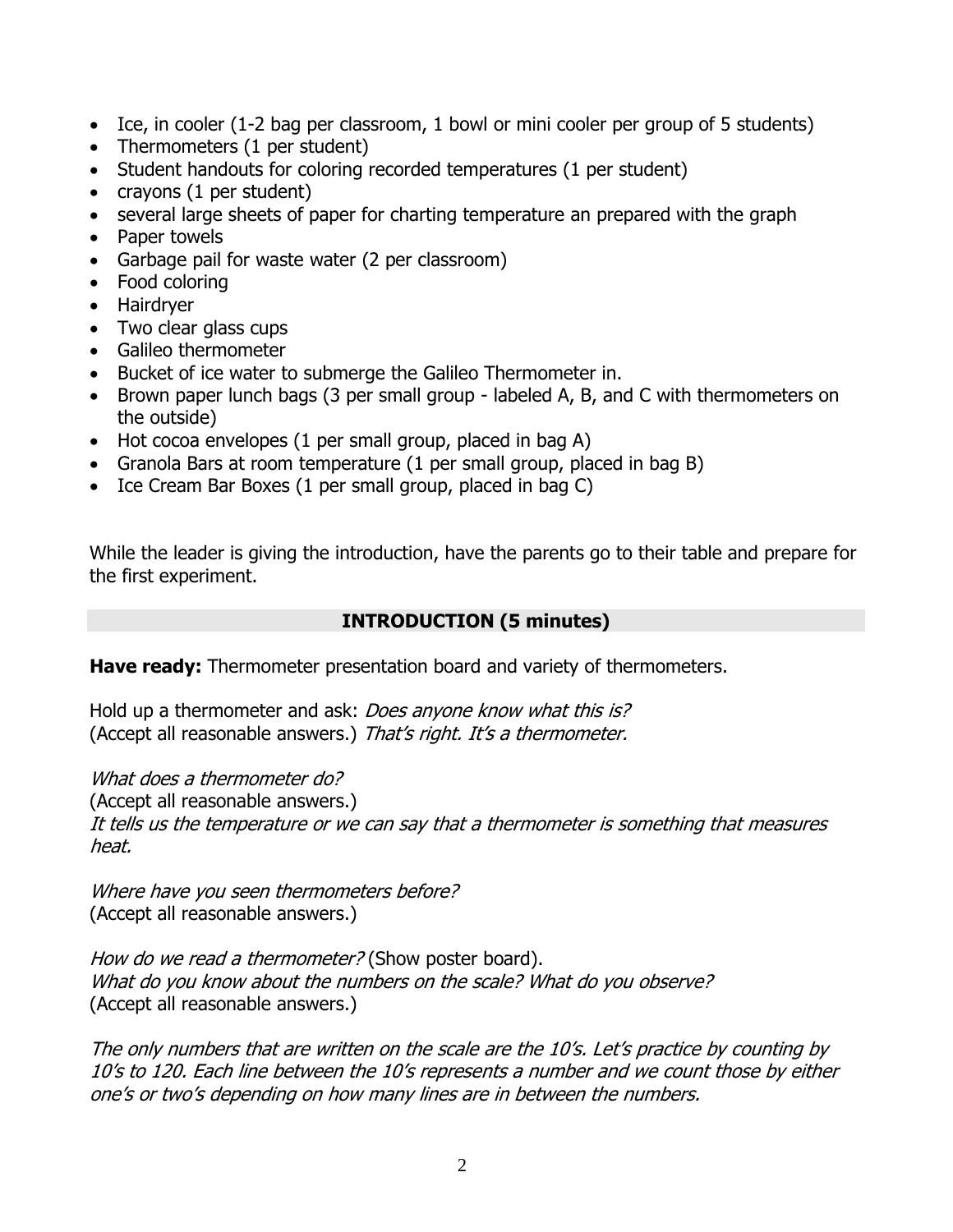When we read a thermometer, we read the number that is next to the top of the red line. Set the thermometer to 80°F and ask: What temperature is this? What's the weather like at this temperature? (Hot or cold?) Which set of pictures represents something you would be doing if it were 80°F outside? (Get them to pick out the summer pictures.)

The thermometers we will use today have two ways to read the temperature. You can read in Celsius or Fahrenheit. The "C" represents Celsius and the "F" represents Fahrenheit. In the United States we use Fahrenheit and in Europe, across the ocean and in some other countries they use Celsius. So today when you are reading your thermometer you will look at the numbers underneath the "F". If some kids ask why this is the case you might say that countries do things differently sometimes. For example Canada has different money than the U.S.

Ask, "Does anyone know why a thermometer rises when the temperature increases?"

Listen to answers and then say you will show the kids.

Have all the children come into the middle of the room and crowd into a tight group. Ask all the parent helpers to surround the kids holding hands, corralling the kids in the center of the circle. Have the kids stand very still with their hands at their sides. Tell the kids they are now no longer kids, but are molecules, tiny particles that make up water. Tell them that when water molecules are cold they are very stiff and packed close together. Ask them to be stiff or tight and stand close together. Then tell them that as the molecules warm up they begin to move around and they take up more room. Have the kids begin to gently jump around and when they do this have the parents move out, still holding hands, to give the kids more room. Now tell the molecules they are getting cold and that they have to stand still and pack in. The parents can move back in. Repeat this a few times. Have the kids sit down on the rug. Now bring out a thermometer and tell the kids the red liquid in the thermometer is like the kid molecules. As the red liquid warms up it needs more room to move around and it spreads up the tube. When the red liquid cools it packs tight together and can fit at the bottom of the tube.

Ask the teacher to direct the kids to the tables for the experiments.

## **A. TEMPERATURE TRICK (~8 minutes)**

## **Prepare by giving each student:**

- 1 placemat
- 1 cup filled half-full with warm water (place on "hot water" circle on placemat)
- 1 cup filled half-full with cool water  $+$  ice (place on "cold water" circle on placemat)
- 1 cup filled half-full with cool water (place on "mixed water" space on placemat) Note: Have paper towels on hand in case of spills.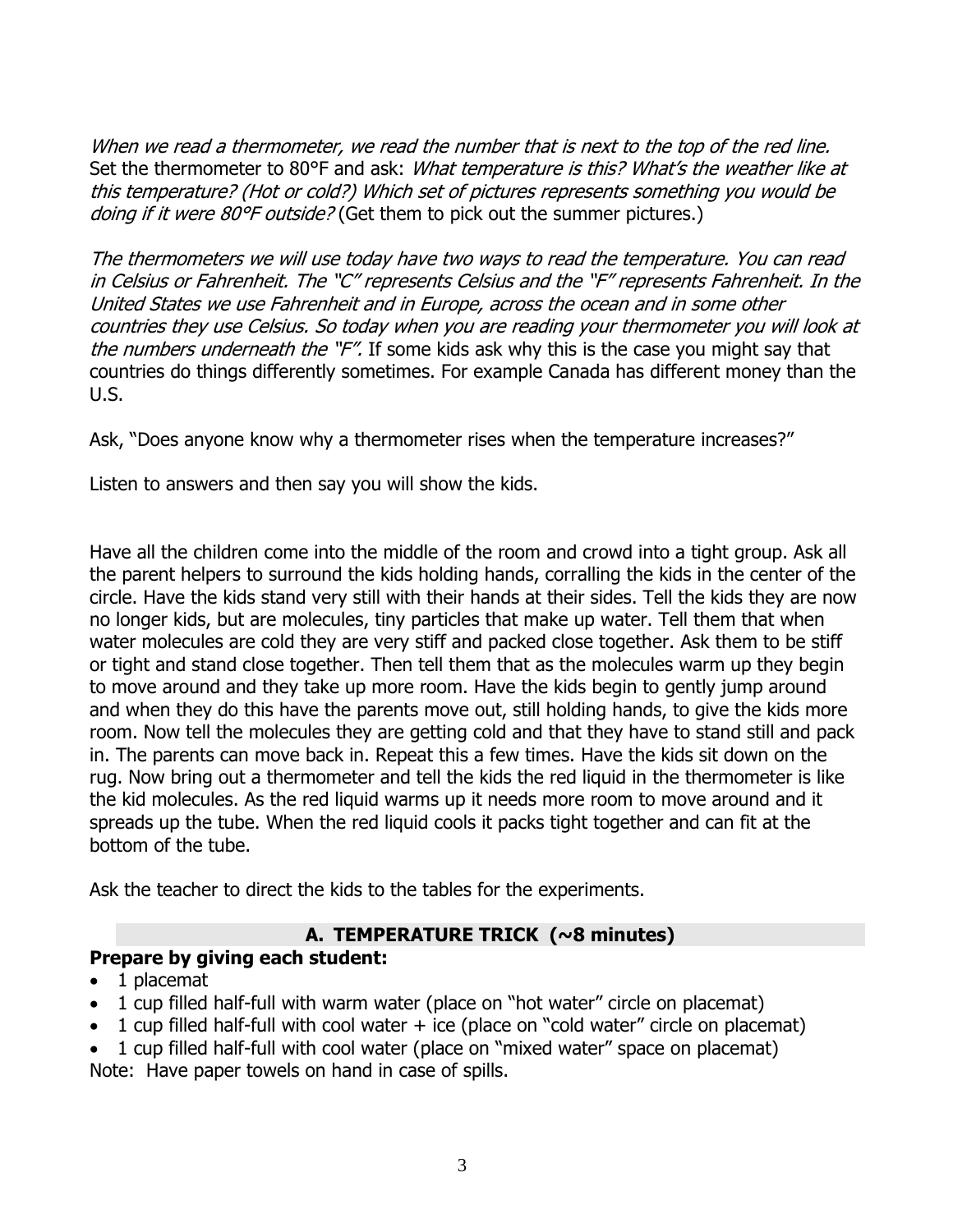#### **Group Leader:**

We are going to see if we can tell what the temperature of the mixed water is without using a thermometer. Ask students to push up their sleeves.

> 1. Dip your fingers carefully into each cup of water so that you can feel the temperature of each cup. Ask students how each cups feels. Does each cup feel warm or cold? If the cup is labeled warm does it feel warm? If the cup is cold does it feel cold?

Now let me see if I can trick you.

- 2. Put one hand in the hot water and the other hand in the cold water for about a minute.
- 3. We are going to do one hand at a time. Put your hand that is in the cold water in the mixed water. Does the water feel warm or cold? Accept answers. It should feel warm.
- 4. Put that hand back in the cold water. Now take your hand from the hot water and put it in the mixed water. Does the water feel warm or cold? Accept answers. It should feel cold.

#### **Discussion:**

How can the mixed water feel both hot and cold at the same time? Is it two different temperatures? Accept answers.

The mixed water is not two temperatures. It's just one temperature, but it feels different to each hand. That happens every time. Our sense of temperature depends on where our body has been. We do our best, but we're not always accurate about sensing temperature. Sometimes, just like here, the temperature fools us. That's why thermometers were invented. Once you have a thermometer, you don't have to touch things to see how warm or cold they are. You have a scientific tool to tell you the true temperature.

#### **B. EXPLORING THERMOMETERS & MEASURING AND RECORDING TEMPERATURES (~10 minutes)**

## **Prepare by:**

- Keep using the placemats
- Replenish the "warm" cup with warm water (if necessary)
- Empty the cold water cup and fill it with ice chips and a little water
- Empty the "mixed" cup
- Get thermometers ready but do not hand out yet (1 per student)
- Give out the student handout for coloring recorded temperatures (1 per student)
- Crayon (1 per student)
- 2 glass cups, one filled with hot water and one filled with very cold water (1 set per table)
- Dropper of food coloring (1 per table)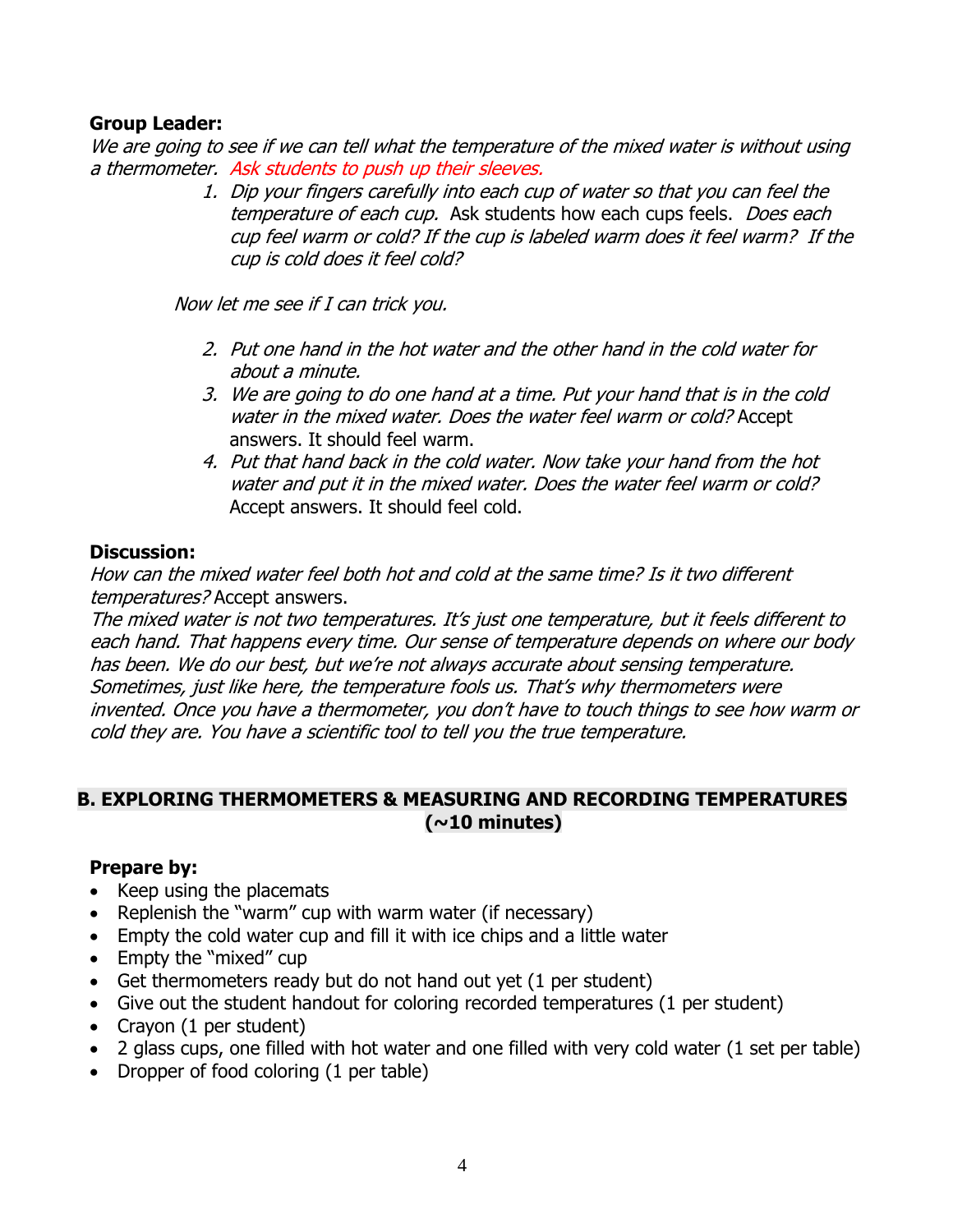#### **Group Leader:**

Hold up one of the thermometers and talk again about how there are Fahrenheit and Celsius temperature gauges on the thermometer. Point out that we will be reading the Fahrenheit. Look at the markings and how the thermometer is read. Now, pass out thermometers and let children become familiar with them. Ask them to read the temperature on their thermometer and go around to make sure they are correct. Help them if they need assistance. Point out that the temperature they all read is the temperature of the room right now. Ask them to put their thermometers down.

Now do the food color demonstration:

Have all the kids watch the glass cups. Show them that one is filled with hot water (should be pretty hot to make the point) and one is filled with ice cold water. You may want the kids to touch the outside of the glass so they believe you.

Place a drop of food coloring in the warm and cold water. Point out that the food coloring stays in a tight ball in the cold water because the water molecules in cold water do not have much energy and cannot move very fast. The molecules in the hot water have lots of energy and can move around really fast and spread apart.

This is the same with the liquid in a thermometer. When the thermometer is placed in hot water the molecules move around a lot and spread out making the red thermometer liquid move up higher. When the thermometer is in cold water the red thermometer liquid does not have much energy and stays crowded together and does not move up.

Remove and dump the food coloring water.

Ask: What do you think will happen if you stick your thermometer in the hot water? [The red liquid in the thermometer will expand (get bigger) and since it has no where else to go, it will go up the tiny tube.] Have them place the thermometer in the warm water and record the temperature on the sheet using the crayon to fill in the thermometer tube to match the temperature and then write the temperature on the paper below the thermometer.

Ask: What do you think will happen if you stick your thermometer in the ice cold water? [The red liquid in the thermometer will contract (get smaller) and will go down.] Put the thermometer in the ice cold water and let it sit there until the red liquid in the thermometer stops moving. Then read the temperature and record it on your paper. Help those who need help reading and recording the temperature.

Have the kids make a mixture of the hot and cold water in the empty cup. Measure this temperature and record the temperature on the sheet using the red crayon to fill in the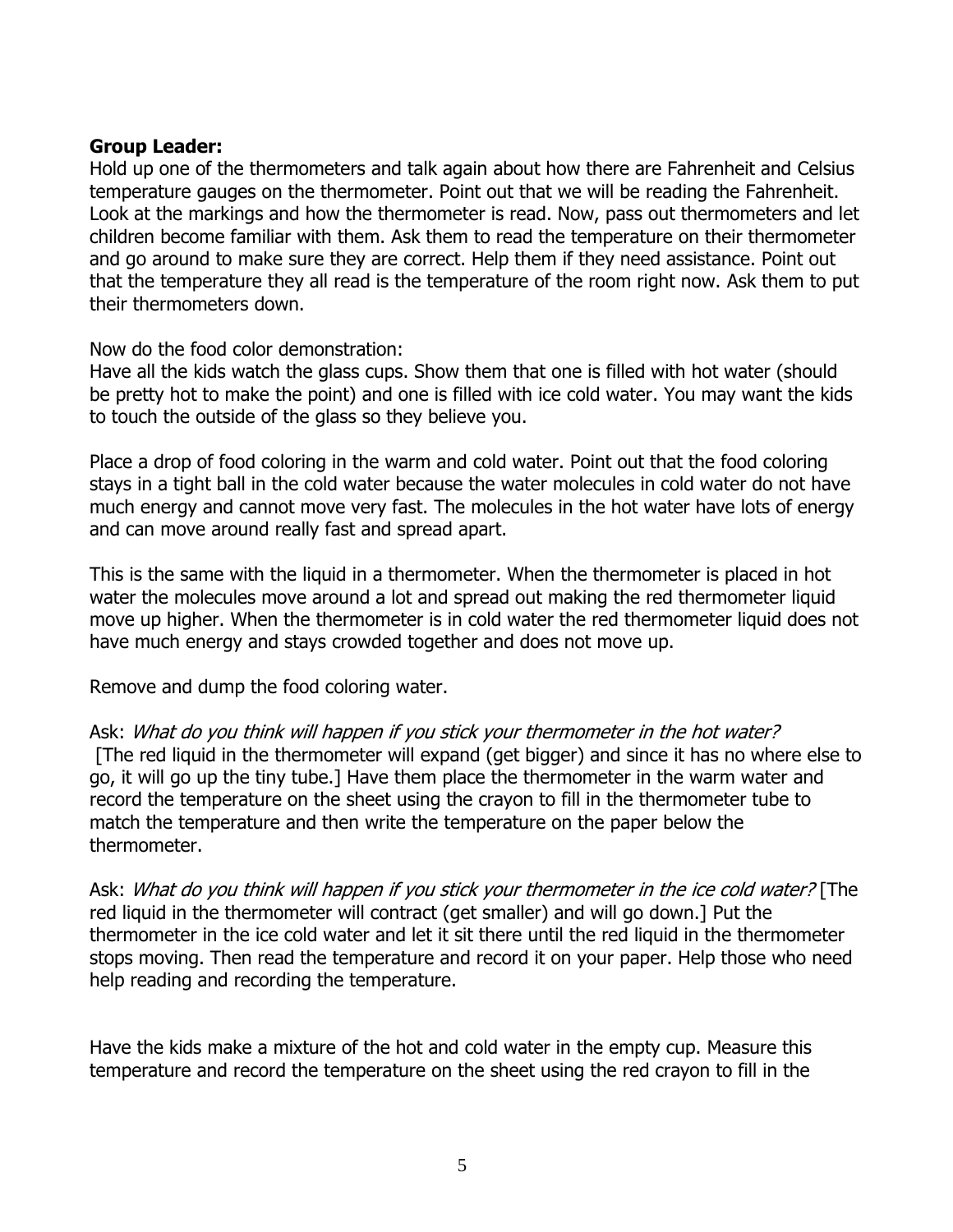thermometer tube to match the temperature and then write the temperature on the paper below the thermometer picture.

## **C. PREDICTING, OBSERVING, & CHARTING TEMPERATURE CHANGES (~10 minutes)**

#### **Prepare by:**

- Keep using the placemat
- Replenishing the "warm" cup with warm water (if necessary)
- Empty the "cold" cup completely and add ice chips to the cold cup, no water.
- Empty the "mixed" cup
- Tape a large sheet of paper near the table. On the paper draw the graph below. On the x-axis should be "readings" numbered from 1-4, and on the y-axis should be the temperature ranging from 0 to 120 degrees. See below



## **Group Leader:**

Show the kids the blank graph. Tell them that a graph is a way to show information quickly and that we will make a graph of how water temperature changes as we add ice to the water. Show them that you will be making four readings and that the temperature for each reading will be as high has the temperature on the left side of the graph.

Ask: What do you predict will happen if you put your thermometer into the empty cup, then pour hot water into the cup? Have students make predictions. Why? [The temperature should increase because the temperature of the hot water is higher than the temperature of the air.]

Ask students to put their thermometer into the empty cup and then pour on the "warm water" into the empty cup. Wait until the temperature stops changing. Have them read the temperature. Survey all of the kids, and in your head, calculate an approximate average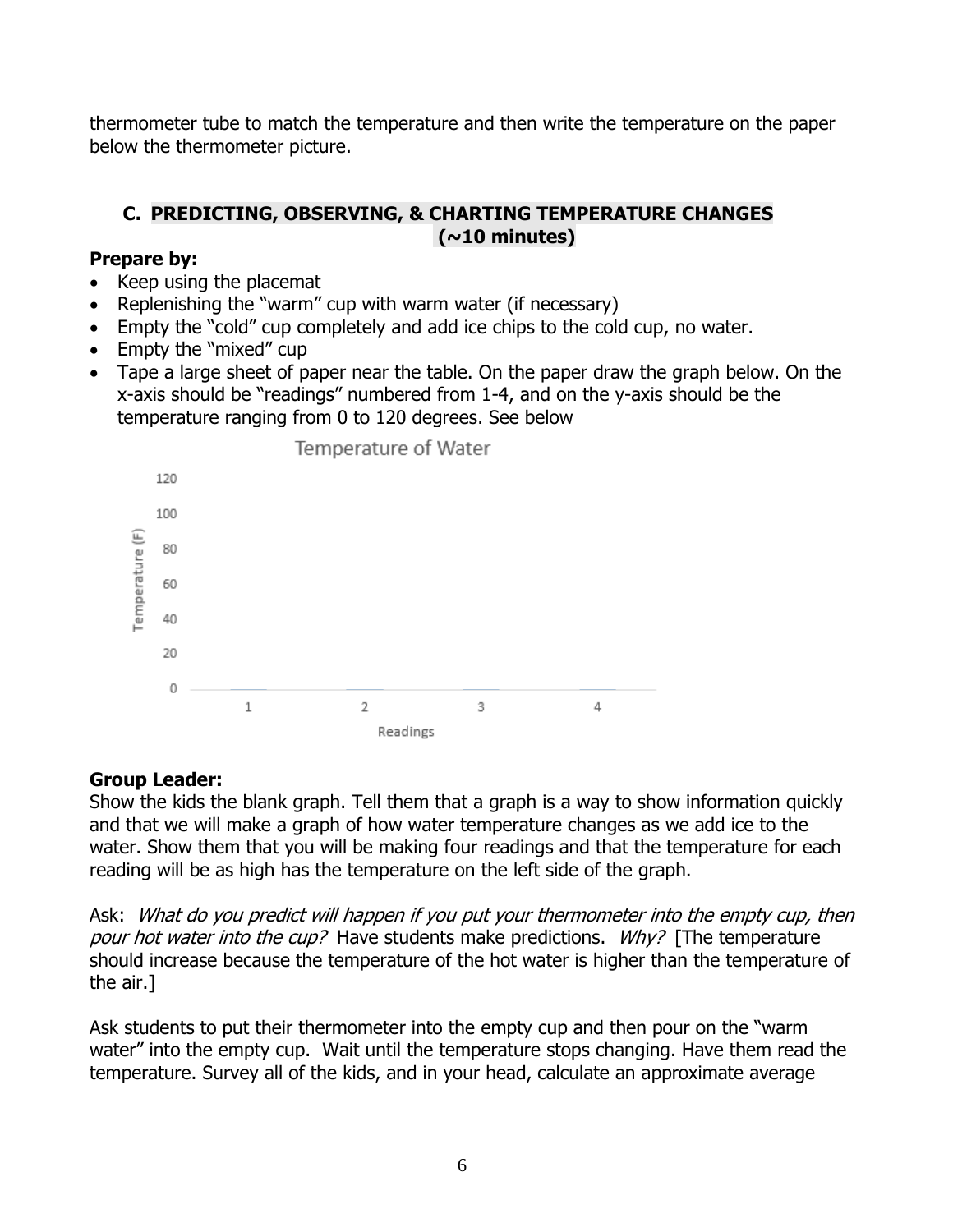temperature. Say, "the temperature was around X degrees and then make a bar on your graph at temperature reading X. it might look like this:



Ask: What do you think will happen if we add 5 pieces of ice to our hot water? Have students make predictions.

Add 5 pieces of ice to your cup of hot water. Make sure you are carefully watching the thermometer reading as you add the ice. They may need to stir the ice in the cup (using the thermometer) to see a noticeable temperature change.

Wait until the temperature stops changing. Have them read the temperature. Survey all of the kids, and in your head, calculate an approximate average temperature. Say, "the temperature was around X degrees and then make a bar on your graph at temperature reading X. it might look like this:

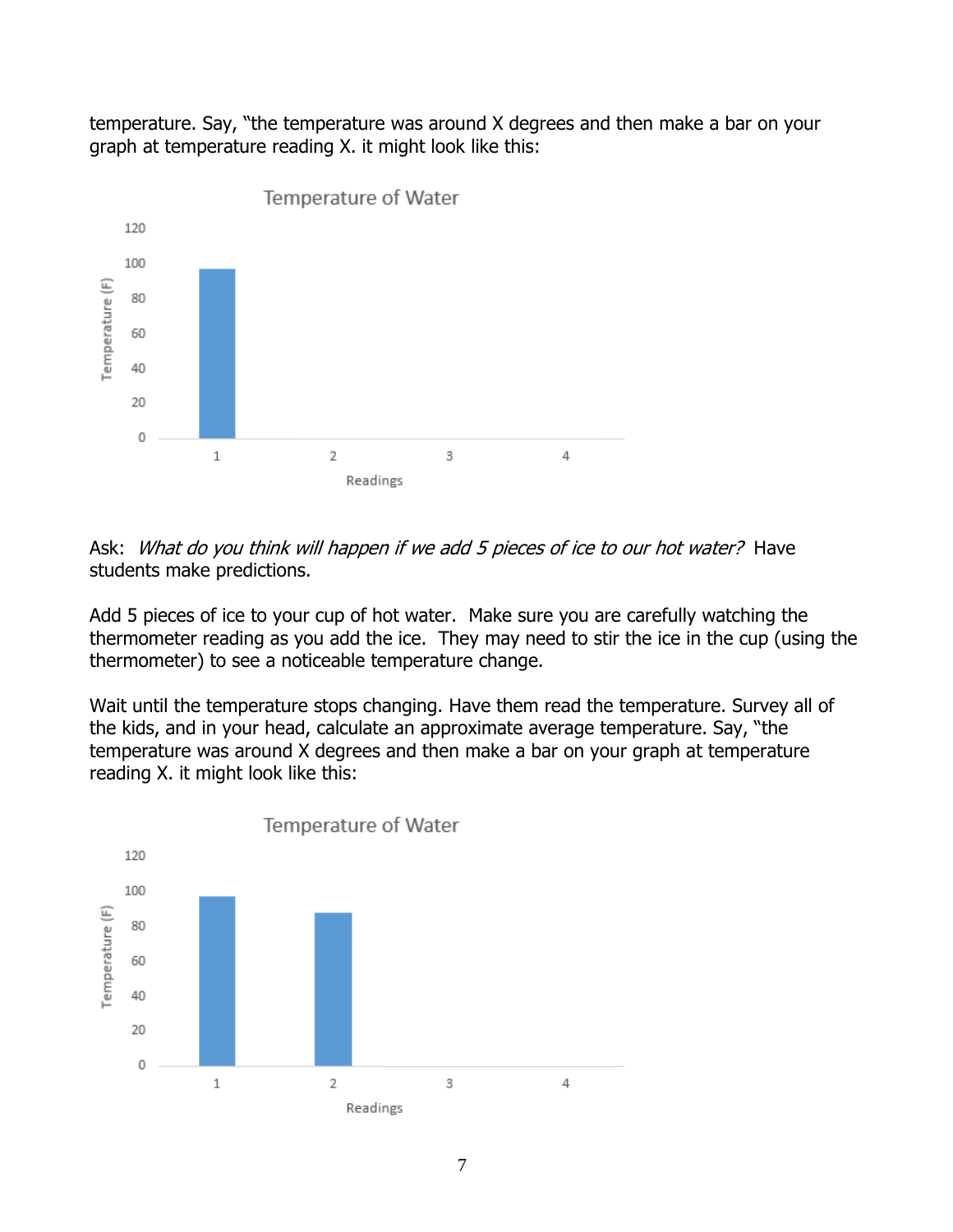Ask: What do you think will happen if we add 5 more pieces of ice to the hot water? Have students make predictions.

Wait until the temperature stops changing. Have them read the temperature. Survey all of the kids and in your head calculate an approximate average temperature. Say, "the temperature was around X degrees and then make a bar on your graph at temperature reading X. You may want to ask one of the kids to add the bar now that they see what you are doing on the graph.

Now for your fourth reading, add 5 more pieces of ice to the cup of water. Again, have them read the temperature. Survey all of the kids, and in your head calculate, an approximate average temperature. Say, "the temperature was around X degrees and then make a bar on your graph at temperature reading X. You may want to ask one of the kids to add the bar.

Admire your graph. Describe how it shows the water temperature decreasing. Does it flatten out at the last readings? Does the temperature not decrease as fast as the first two readings?

#### **D. MYSTERY BAG GAME (~8 minutes)**

#### **Materials:**

- Three mystery bags/table handled by parent (do not give each kid a mystery bag)
- Mystery Bag Game "Clue" sheets (1 per student)

#### **Group Leader:**

**Prepare by:** Each table should have only three bags. You should not give each student three bags. Do not let the kids hold the bags. These items are really, really old. Do not let them out of your sight, or you may have one kid eating some of the mystery bag items (Yes! This did happen.)

Explain to your small group that you have a mystery for them to solve. Tell them a granola bar is in one bag, an ice cream treat is in another bag and the third bag has hot chocolate. Using the temperature readings on the bags, let us see if we can figure out what is in each bag.

Hold up one bag and ask them to figure out the temperature on the bag. Depending on what they say, ask them would you find a granola bar, hot chocolate or ice cream in this bag. If they guess correct open the bag and pull out the item.